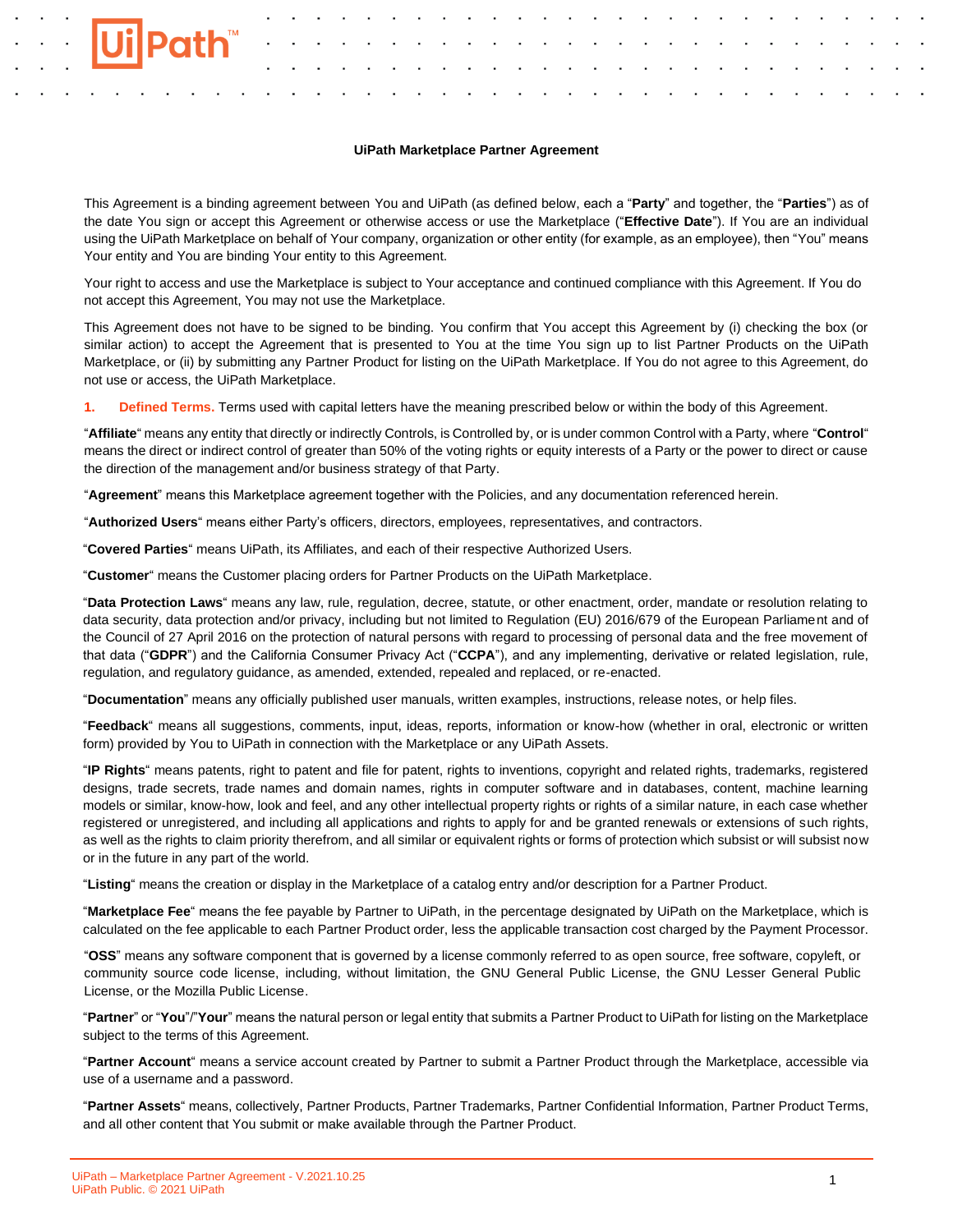

"**Partner Product**" means any software programs, development kits, protection mechanisms, plugins, connectors, extensions, scripts or any other software developed and branded by, or for, Partner, together with all new versions, modifications, updates, patches, improvements, enhancements, extensions, or similar derived works thereto; (ii) any complete or partial copies of the foregoing; (iii) Documentation, and (iv) derived works of all the foregoing, submitted by Partner to UiPath for consideration for distribution through the Marketplace.

"**Partner Product Terms**" means the license agreement or terms of service specified by the Partner, including any terms of use applicable during trial periods and any privacy policies, applicable to the Partner Products, and entered into between Partner and Customers, or, if the Partner does not designate any applicable terms, the Standard Free Partner Product Terms (set forth at the end of this Agreement as Exhibit A.) for Partner Products made available for free or during the trial period, and the Standard Partner Product Terms for Partner Products made available for charge.

"**Payment Processor**" means a third-party payment processing service provider designated by UiPath to process all payments and charges for Partner Products published on the Marketplace.

"**Payout Period**" means a 15 (fifteen) day period between the date an Order for a Partner Product is placed by Customer and the date the fees due to Partner for the Order are credited to Partner's bank account.

**"Personal Data"** means (i) information related to an identified or identifiable natural person as defined by, as applicable, the GDPR, the CCPA, and other applicable privacy laws ("**PII**"), (ii) protected health information, as regulated by the Health Insurance Portability and Accountability Act of 1996 (HIPAA) ("**PHI**"), and (iii) payment card information, which can be linked to an individual, as defined by Payment Card Industry Data Security Standard ("**PCI**").

"**Policies**" means the applicable additional terms and policies made available by UiPath on the Trust Portal (as defined below) and/or in the Marketplace, as may be modified from time to time, including without limitation, the Acceptable Use Policy, the Privacy Policy, and the Publishing Guidelines.

"**Trademarks**" means any trademarks, tradenames, service marks, symbols, logos, brand names and other proprietary indicia of the Parties, under common law, state law, federal law and laws of foreign countries, as the case may be.

"**Trust Portal**" means the collection of documentation and Policies made available and amended by UiPath from time to time at [uipath.com/legal/trust-and-security](http://uipath.com/legal/trust-and-security) (or successor website) and integrated by way of reference in this Agreement.

"**UiPath**" or "**we**"/"**us**" means UiPath Inc., with headquarters at 90 Park Avenue, 20th floor, 10016 New York, New York, United States and UiPath SRL, with headquarters at 4 Vasile Alecsandri Str. and 11 Daniel Constantin Str., Building A, floors 5 and 6, District 1, 010639 Bucharest, Romania.

"**UiPath Assets**" means, collectively, UiPath Marketplace, UiPath websites, UiPath CI (as defined below), UiPath Data, UiPath Products, and UiPath Trademarks.

"**UiPath Data**" means any data or information connected with, or related to, any and all UiPath Products, including but not limited to, information relating to UiPath's research, activities, products, software, services, data, techniques, strategies, personnel information and processes.

"**UiPath Marketplace**" or "**Marketplace**" means that certain UiPath platform (and all related content, materials and services, including any associated software), currently named "UiPath Marketplace," and any and all successors, replacements, new versions, and updates and upgrades thereto, which platform allows: (a) Partners to submit Partner Products for review for inclusion in the UiPath Marketplace, (b) Partners to make available Partner Products to Customers, and (c) Customers to download and/or purchase Partner Products or UiPath Products, via in-product access and/or through one or more UiPath websites.

"**UiPath Products**" means (i) any software products developed by or for UiPath and/or its Affiliates together with all new versions, modifications, updates, patches, improvements, enhancements, extensions, or similar derived works thereto; (ii) any complete or partial copies of the foregoing; (iii) Documentation, and (iv) derived works of all the foregoing, but excluding open source software components, each of which has its copyright notice and license included in the license file.

## **2. Account and Listings**

2.1. **Partner Account**. To create a Listing, You must open a Partner Account and provide all information required by UiPath for Your approval as a Marketplace Partner. To publish paid Partner Products on the Marketplace, You are required to set up a financial account with the Payment Processor authorizing the Payment Processor to collect and remit payments on Your behalf for Partner Products distributed via the Marketplace. By creating a Partner Account, You authorize UiPath to: (i) access Your Partner Account and any data contained in Your Partner Account; (ii) assist You when creating and managing transactions with Your Customers; and (iii) if applicable, deduct the Marketplace Fee (as described below) from the funds payable to You, and withhold or offset sums You owe to UiPath under this Agreement against amounts that are payable to You. The contact information You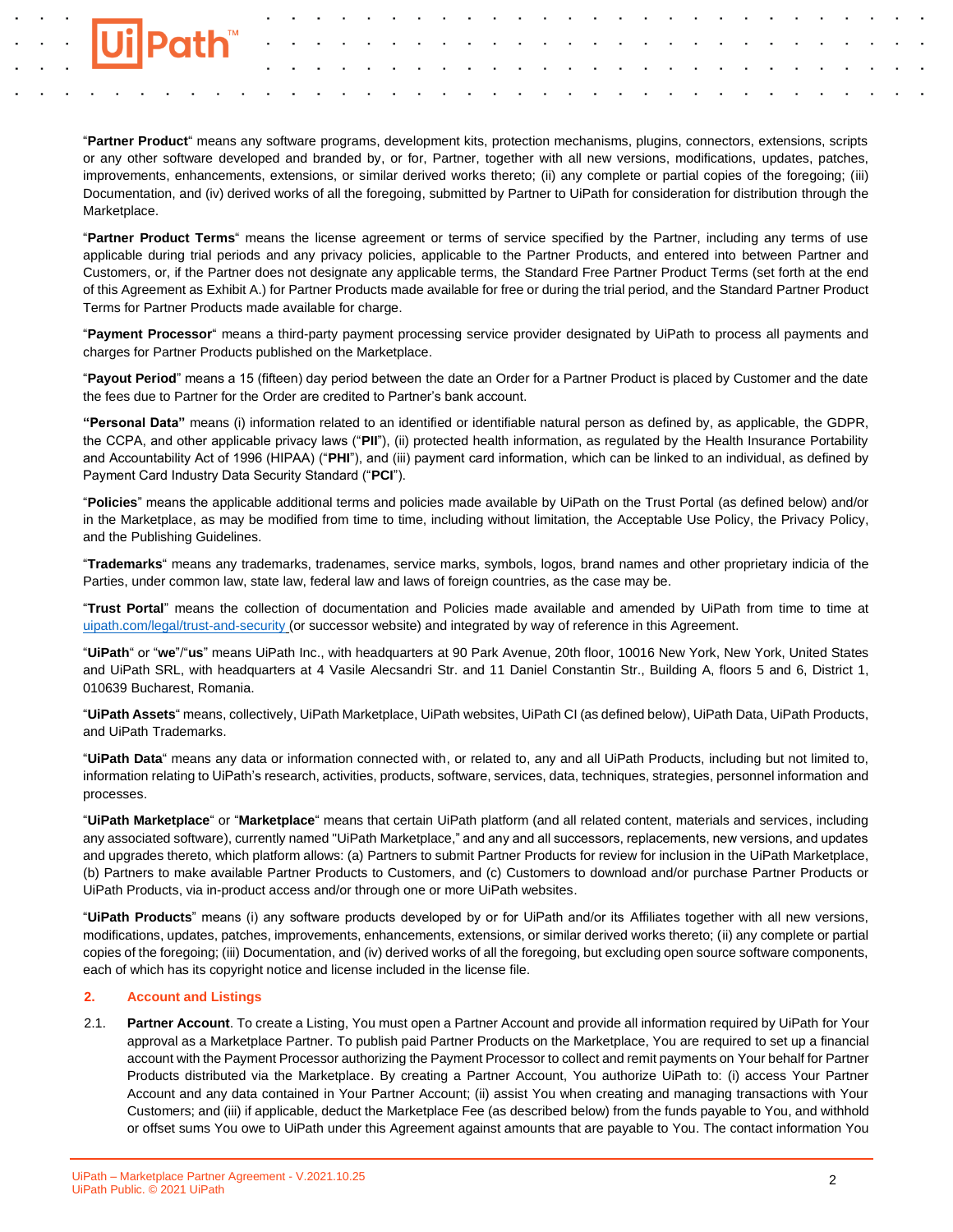provide may be displayed in the Partner Product Listing for transactional purposes and Customer support. You are responsible for all activity that takes place in Your Partner Account.

- 2.2. **Product Listings.** You must submit each Partner Product (including any updates) and the relevant Partner Assets to UiPath for certification, before publishing for distribution through the Marketplace. Each Partner Product (including any updates) is subject to certification by UiPath before Your Listing is made available in the Marketplace. UiPath has no obligation to make available any of the Partner Products that You submit, or to maintain the availability of the Partner Product, even if that Partner Product qualifies for certification or is certified. You may not add any new functionality to the Partner Product which requires written consent from the Customer without first providing notice and obtaining the required consents.
- 2.3. **Product Ratings**. Customers may comment on and rate Partner Products made available on the Marketplace. UiPath may use those ratings to determine the placement or marketing of Partner Products in the Marketplace. UiPath may remove any rankings, ratings, or comments in violation of the terms of this Agreement and the applicable laws. You may not attempt to manipulate rankings, ratings or comments for the Partner Product or any other product. You may not offer incentives to Your Customers to give You a ranking, rating or make a comment on the Marketplace.
- 2.4. **Removal Policies**. UiPath may revoke any Partner Account and remove or suspend the availability of any Partner Product (including any Partner Product ratings and reviews) from the Marketplace and pursue any other remedies available to UiPath, with reasonable notice to You, for the following reasons: (i) Your breach of the terms of this Agreement (including the Policies); (ii) Your failure to keep the information in Your Partner Account accurate and up to date; (iii) Your termination of this Agreement or of the license grants associated with a Partner Product; (iv) an assertion or claim that the Partner Product infringes the IP Rights of a third party; (v) complaint(s) about the content or quality of the Partner Product or Your failure to provide satisfactory Customer support in respect of Your Products; or (vi) Your actual or potential violation of any applicable laws. If You wish to remove a Partner Product from the Marketplace, You may request removal via Your Partner Account. Subject to any applicable wind-down periods specified in this Agreement, UiPath may remove the Partner Product from the Marketplace within a reasonable period from Your request.

### **3. Pricing and Payments**

- 3.1. **Product Pricing**. You are responsible for setting the fee (including, without limitation, subscription fee or periodic payment) that Customers must pay for the Partner Products, in the currencies permitted by the Payment Processor. You may also choose to distribute or make available Partner Products at no charge to Customers.
- 3.2. **Payment.** Any and all payments for the Partner Products shall be made through the Payment Processor, subject to the Payout Period. Partner understands and agrees that it also needs to enter into a payment agreement with the Payment Processor, abide by all the rules and policies required by the Payment Processor, and maintain a valid Partner Account. Partner is solely responsible for: (i) providing the necessary information that will allow UiPath or the Payment Processor to apply the correct tax treatment on the invoice; and (ii) verifying that it has received payment for each distribution of the Partner Product(s) through the Marketplace. All invoices for amounts payable by You to UiPath under this Agreement will be issued to You by UiPath Inc.
- 3.3. **Marketplace Fee**. UiPath is due a Marketplace Fee for each completed distribution of a Partner Product, whether the distribution is made within the Marketplace or outside the UiPath Marketplace, if such distributions are initiated by Customers via a lead form in the Marketplace. The Marketplace Fee shall be remitted by the Payment Processor to UiPath in accordance with the terms of the Payment Processor. Partner agrees to provide the Payment Processor with all instructions and authorizations necessary and appropriate to ensure timely payment of the Marketplace Fee to UiPath. For clarity, no Marketplace Fee will be due to UiPath for Partner Product(s) provided at no charge. Unless otherwise expressly provided in this Agreement, the Marketplace Fee is non-cancellable and nonrefundable, and not subject to any right of setoff. UiPath will promptly notify You prior to changing the Marketplace Fee. In case You do not agree with the new Marketplace Fee, You have the right to terminate this Agreement, in accordance with the terms set forth herein.
- 3.4. **Taxes**. You are responsible for any and all taxes attributable to the Partner Products and the Marketplace Fee, including without limitation, withholding, sales, use, excise, import, export, value-added tax, digital service, equalisation levies, digital levies and other taxes, but excluding taxes attributable to UiPath's net income. All Marketplace Fee payments will be made in cleared funds, without any deduction or set-off and free and clear of and without deduction for or because of any taxes, levies imports, duties, charge, fees and withholdings of any nature now or hereafter imposed by any governmental, fiscal, or other authority as required by law. You are responsible for providing accurate information regarding the taxes applicable to the Partner Products as well as any identification details used for determining the applicable taxes.
- 3.5. **Refunds**. UiPath may issue a partial or full refund of the fees paid by Customer for Partner Products if a Customer requests the refund and UiPath determines that the refund should be given. If UiPath issues a refund prior to the end of the Payout Period, You acknowledge and agree that You will not receive and will have no right to receive the fees due to You for a distribution of Your Partner Product. If UiPath issues any refunds to Your Customers after the Payout Period, You agree that UiPath may debit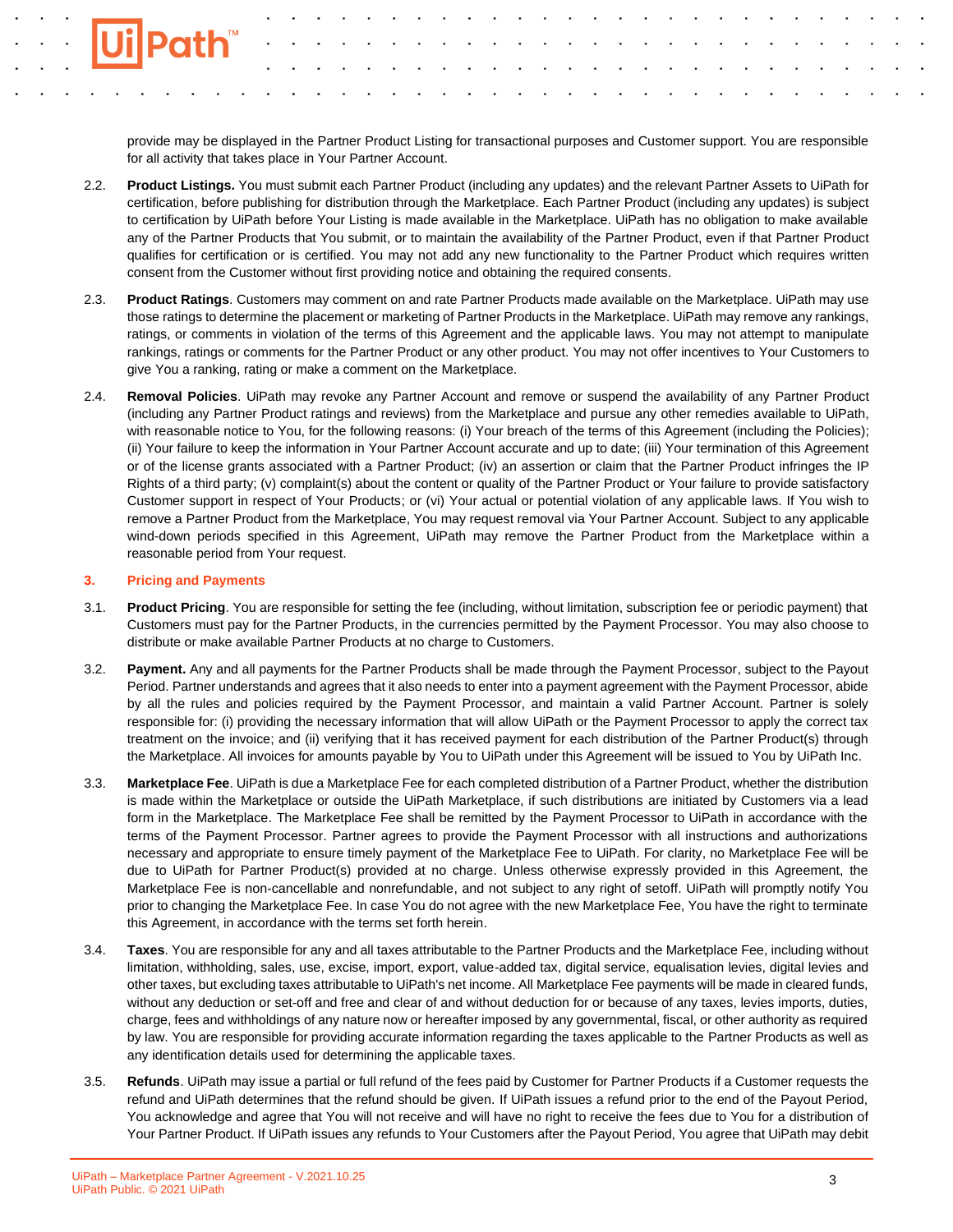from Your financial account with the Payment Processor, withhold or offset against any amounts that would otherwise be payable to You under this Agreement, or require You to pay UiPath, any amounts that were refunded in accordance with this section. You agree to promptly cooperate with UiPath and the Payment Processor to issue any refund to Customers and to settle any disputes or otherwise to resolve Customers' complaints. Refunds shall be processed pursuant to the standard terms of the Payment Processor.

### **4. Partner Responsibilities**

- 4.1. **Partner Support.** You are solely responsible for support and maintenance for the Partner Products. You will provide and maintain complete and up to date information regarding the support You offer for the Partner Product in the Partner Product Listing, and you will provide Customers with all information necessary for their use of the Partner Products, including support contacts. You will use commercially reasonable efforts to provide telephone, web-based and/or email support to Customers for the paid Partner Products during normal business hours. You will ensure that any support options described in the Partner Product Listing remain available to Customers for as long as the relevant Partner Product is available in the Marketplace or until the expiration of the term of the applicable Partner Product Terms. You will provide to UiPath a current email address to which UiPath may direct inquiries from Customers regarding the Partner Products. UiPath has no responsibility to handle any Customer support requests or any complaints about Partner Products.
- 4.2. **Responsibility for Partner Assets.** You are solely responsible for: (i) selecting all content that You submit or make available through Your Assets, and for ensuring that such content complies with the terms of this Agreement and all applicable laws and regulations; (ii) the design, development, installation, use, support, maintenance and warranties of Partner Assets; (iii) any and all liabilities or claims with respect to Partner Assets (including, without limitation, for product liability, property damage, personal injury or death, infringement of third-party rights, violation of the Privacy section of this Agreement, or the applicable laws; and (iv) any taxes and support applicable to Partner Products and Partner Assets. You will ensure that the Partner Products are delivered or provided in accordance with the applicable Partner Product Terms. UiPath's certification of a Partner Product does not constitute any representation or acknowledgment by UiPath that the Partner Product complies with such requirements, nor does it constitute any acceptance by UiPath of any responsibility or liability for the Partner Product, which is expressly disclaimed.
- 4.3. **Third Party Rights.** The Partner Product and Partner Assets must not infringe or misappropriate any IP Rights or personal right of any third party. If any portion of the Partner Product's code is used under license from a third party, You are solely responsible for compliance with those license terms and conditions. You are, at Your sole cost and expense, responsible for securing, reporting, and maintaining all necessary rights, clearances and consents and paying all licensing fees (including applicable public performance license fees or other consideration associated with providing content in and through Partner Product(s) or Partner Assets), and for undertaking all related reporting obligations.
- 4.4. **Disclosure.** If You are required to make any disclosures to consumers prior to sale or download of the Partner Product, You must provide those in the Partner Product Listing, or in the Partner Product description page on the Marketplace. The Marketplace Partner Product description pages must contain Your full contact information and information about in-product purchases available in a Partner Product. You must make any notices sufficiently prominent as is required by local law. You must disclose to UiPath any controlled technology employed, used or supported by the Partner Product that may impose any legal obligations or requirements on UiPath. You must inform UiPath of such legal obligations and requirements and take any action if necessary for UiPath to comply with its legal obligations. You may not use the Marketplace or any services or tools made available for the development of Partner Products for, or to permit others to carry out, any illegal activity or breach of contract.
- 4.5. **Claims Related to Products**. If UiPath receives a claim from a third party requesting that the Partner Product should be changed or removed, UiPath may remove the Partner Product and refer that claim to You. You must respond to the notice within 5 (five) business days as of the receipt of the notice and comply with any other requirements included in UiPath's notice. If You discover that the Partner Product violates this Agreement, You must immediately notify UiPath, and work with UiPath to cure the violation. If You believe another Partner Product listed on the Marketplace violates Your rights, You may submit a claim with UiPath in accordance with our DMCA Policy available on the Trust Portal.
- 4.6. **Partner Responsibility for Breach.** Partner is solely responsible for any breach by Partner of its obligations under this Agreement, the Partner Product Terms, any applicable third-party contract or terms of service, or any applicable law and regulation, and UiPath expressly disclaims any responsibility thereof.
- 4.7. **Acceptable Behavior.** Partner will (i) comply with UiPath reasonable and current policies, codes of conduct and instructions with respect to the use of UiPath's Assets or Trademarks, which are available on UiPath's Trust Portal; (ii) clearly identify its own Assets by including any relevant attribution notices in Partner Products or otherwise; (iii) only use UiPath Assets as authorized by UiPath and will maintain any copyright notices, legends and proprietary marking on any copy of UiPath Assets; and (iv) collaborate with UiPath to ensure that any testing of Partner Products is done in a secure manner and without prejudice to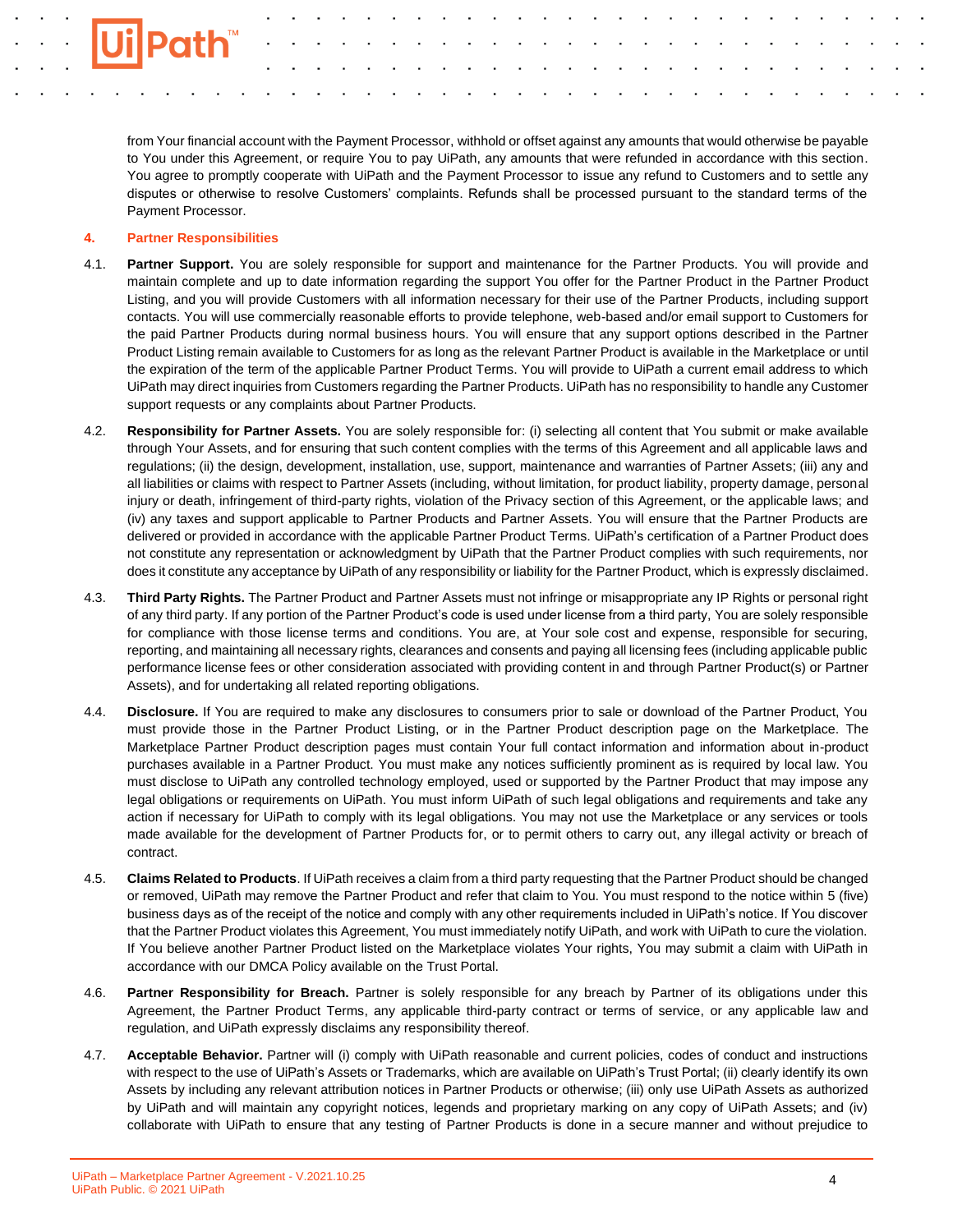

UiPath's systems. Except as otherwise prescribed hereunder, Partner will not: (a) distribute, lease, license, sublicense or otherwise disseminate, or grant any other rights over, the UiPath Assets to any third party; (b) modify, enhance, create derivative works from, reverse engineer or decompile the UiPath Assets or any UiPath code or technology used in connection with the UiPath Marketplace; (c) use the UiPath Assets in a business production mode, or use any third-party software embedded in or bundled with the UiPath Assets as a standalone program or in any way independently from UiPath's Assets, as applicable; (d) include any portion of the UiPath Assets in other products or services; (e) use any UiPath Data that You gain through use or study of the UiPath Assets to facilitate Your or any third party's development of any software programs or other products that would compete with UiPath Products; (f) make any representations, warranties, or guarantees to Customers with respect to the UiPath Assets or that violate any laws or regulations, including false advertising and consumer protection laws; and (g) under no circumstance, use any deceptive, misleading, misrepresentative, illegal, or unethical practices that may be detrimental to UiPath or its business.

### **5. IP Rights**

- 5.1. **Grant of Rights to UiPath**. You do not transfer ownership of any Partner Product to UiPath by submitting it for publication on the UiPath Marketplace. By submitting a Partner Product for publication, You either (i) for portions of the Partner Product You own or control that are not subject to open source license obligations, directly grant to UiPath and its Affiliates, and (ii) for portions of the Partner Product subject to third party ownership or control or that are subject to open source license obligations, ensure that UiPath and its Affiliates have the worldwide right to: host, install, use, reproduce, publicly perform and display via any digital transmission technology, format, process (eg. obfuscate, build), translate, distribute and make available to Customers (including through multiple tiers of distribution) the Partner Products, all for purposes of exercising UiPath's rights and responsibilities under this Agreement, including without limitation functionality and security testing. UiPath may continue evaluating Partner Products to verify that continuous compliance with this Agreement, compatibility with UiPath's development and distribution platforms, and to improve UiPath's development and distribution platforms. For the avoidance of doubt, UiPath does not claim ownership to, including without limitation, any version of the Partner Product obfuscated or built by UiPath.
- 5.2. **Grant of Rights to Partner**. Subject to Your continuous compliance with this Agreement, UiPath grants You a right to use the UiPath Marketplace under a limited, non-exclusive, non-transferable, non-sublicensable and revocable license, for the purpose of creating Partner Product Listings and distributing the Partner Products to Customers, only as permitted in this Agreement.
- 5.3. **License to Customers**. You, not UiPath, will license to Customers the rights to install and use Partner Product (and any Partner Assets), subject to the Partner Product Terms You make available for Partner Products. Partner Product Terms must comply with, and be consistent with, the terms and conditions of this Agreement. If You do not provide Your own Partner Product Terms, Customer will be instructed that the Standard Free Partner Product Terms set forth in Exhibit A attached hereto apply to free Partner Products, and the then-current Standard Partner Product Terms apply to paid Partner Products. Any licenses and grants are between You and Customers and will not create any obligations or responsibilities of any kind for UiPath. You acknowledge that UiPath grants no right or license to Partner Products through the operation of the Marketplace or by enabling You to provide Partner Products through the Marketplace and You agree that UiPath does not and will not have any responsibility or liability related to compliance or non-compliance by You or any Customer under the applicable Partner Product Terms. You will comply with Your obligations in the applicable Partner Product Terms.
- 5.4. **Trial Periods.** The use of paid Partner Products by Customers is subject to a thirty (30) days trial period. Customers will be informed that, if Your Partner Product Terms do not provide adequate provisions for trial, then the Standard Free Partner Product Terms set forth in Exhibit A attached hereto apply for Partner Products during the trial period.
- 5.5. **Marketing Rights.** You grant UiPath and its Affiliates, their agents, contractors, licensees, and marketing partners, the right to use, reproduce, display, publicly perform and publish Your entity name, Your Trademark, the Partner Product or portion of the Partner Product and the Partner Assets, and to modify the Partner Product description solely to correct obvious spelling, grammatical or typographical errors, in connection with the distribution and marketing of the Partner Product through the Marketplace and any other UiPath websites, products and services related to the Marketplace. Nothing in this Agreement precludes UiPath from using the Partner Product or Partner Assets as permitted by law (e.g., fair use under applicable copyright law or referential use under trademark law).
- 5.6. **License to UiPath Trademarks**. While the Partner Product is listed on the Marketplace, UiPath grants You a worldwide, nonexclusive, nontransferable, non-sublicensable, royalty-free, fully paid-up, revocable license to use the UiPath Trademarks in connection with advertising for Partner Products, solely as described in and in compliance with the applicable Policies. You will correct any misuse of UiPath's Trademarks upon UiPath's reasonable notice and will cease using UiPath's Trademarks if You fail to correct such misuse. UiPath reserves all rights not expressly granted herein. UiPath is the sole owner of the UiPath Trademarks and associated goodwill, and the sole beneficiary of the goodwill associated with Your use of the UiPath Trademarks. You will not acquire any right, title or interest in the UiPath Trademarks because of Your use of the UiPath Trademarks. You hereby irrevocably assign and will assign in the future, and waive any moral rights in respect of, any rights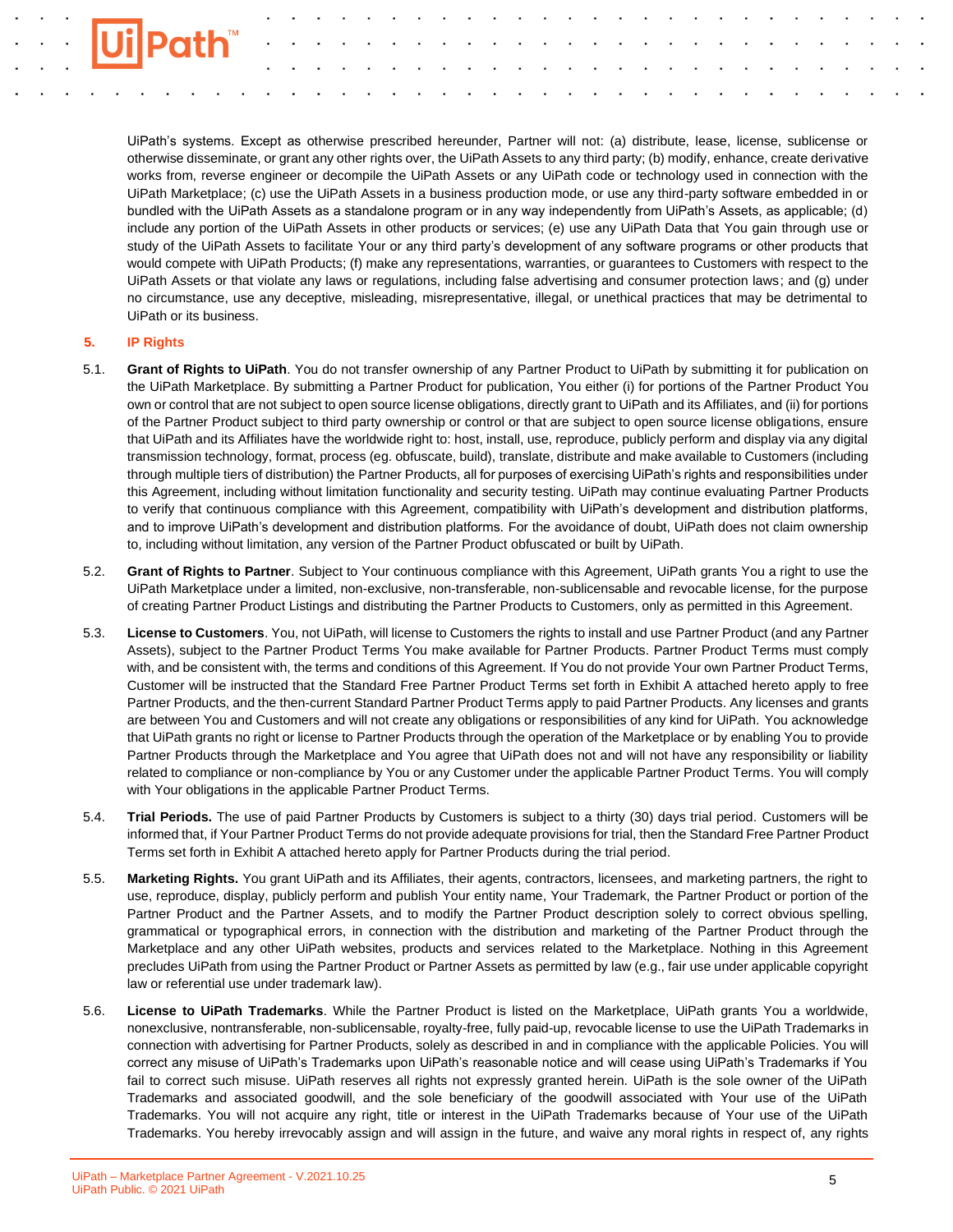You may acquire in the UiPath Trademarks as a result of Your use of the UiPath Trademarks under this license, along with the associated goodwill and will, at UiPath's request, provide UiPath with documents evidencing such assignment to our satisfaction. You will reasonably assist UiPath at UiPath's expense in protecting the UiPath Trademarks. UiPath will determine, in its sole discretion, whether to take legal action to enforce or defend its rights in the UiPath Trademarks and will control any legal action concerning the UiPath Trademarks.

- 5.7. **IP Rights and Feedback.** Except if otherwise explicitly provided in this Agreement, this Agreement does not grant either Party any rights, by implication, waiver, estoppel, or otherwise, to the other Party's IP Rights. UiPath, its Affiliates and their licensors own and retain all IP Rights to the UiPath Assets, including without limitation any integrations, code, patches, materials, data, know-how, background technology, workflows, or similar assistance otherwise provided or otherwise made available to Partner. All right, title and interest (including IP Rights) in the Partner Assets are reserved and retained by You and Your licensors. Each Party owns and retains all IP Rights in their respective pre-existing tools, software, databases, methodologies, and documents**.** You hereby grant UiPath a nonexclusive, worldwide, irrevocable, perpetual, transferable, sublicensable (through multiple tiers), fully paid-up, royalty-free license to use, distribute, reproduce, modify, excerpt, attribute, adapt, publicly perform, and publicly display Your Feedback (in whole or in part) and to incorporate it into other works in any format or medium now known or later developed, and to permit others to do so.
- 5.8. **Independent Development.** Partner understands that UiPath is in the business of developing and commercializing computer software programs, products, materials, and services and that UiPath may be developing, and may develop in the future, computer programs or other products, programs, materials, or services which are similar to, and may otherwise compete with, Partner Products. In addition, UiPath may work with other software developers (either through the UiPath Marketplace or otherwise) whose products, programs, materials, or services compete, or will compete with, Partner Products. Nothing in the terms of this Agreement or otherwise with respect to the UiPath Marketplace, shall limit or restrict UiPath's right to develop, license, commercialize, distribute, market, or otherwise exploit products, programs, services, or materials that are the same as, similar to, or compete with Partner Products. Partner further understands and agrees that, unless otherwise provided in this Agreement, UiPath will have no confidentiality obligations or restrictions whatsoever regarding any information that Partner provides to UiPath, either directly or indirectly, in connection with Partner Assets, Partner's business or otherwise. Accordingly, Partner should be careful when Partner considers disclosing anything to UiPath that Partner desires to keep confidential.
- 5.9. **Risk of Infringement.** Partner acknowledges that users who access Partner Products through the UiPath Marketplace may develop applications that may be deemed to infringe or misappropriate Partner's IP Rights in Partner Products. Nothing in this Agreement restricts Partner from pursuing claims against such users. However, in that event, Partner agrees that UiPath's provision of the UiPath Marketplace does not constitute contributory infringement or aiding or abetting of any such infringement or misappropriation.

## **6. Privacy**

- 6.1. **Privacy Policy.** You must maintain a privacy policy if (i) the Partner Product accesses, collects or transmits any Personal Data to You or a third party; or (ii) as otherwise required by law. You are responsible for informing Customers of Your privacy policy (including by submitting that policy to us for display to Customers). Your privacy policy must (a) comply with this Agreement and applicable laws and regulations, including the applicable Data Protection Laws; (b) inform Customers and users of the information accessed, collected or transmitted by the Partner Product and how that information is used, stored, secured and disclosed; and (c) describe the controls that Customers have over the use and sharing of their information, and how they may access their information. You will maintain a prominent link to Your privacy policy in a reasonable location within the Partner Product Listing. UiPath's Privacy Policy will not apply to a Customer's use of the Partner Product. You will process Personal Data subject to a valid legal basis and in accordance with applicable laws and regulations.
- 6.2. **Use of Customer Data**. You may only retain, use or disclose Customer data to provide the Partner Product, prevent fraud, provide support, perform statistical analysis, and as otherwise permitted in this Agreement and the applicable laws and regulations. You may not use Personal Data for any other purposes, unless You have an adequate legal basis for such purposes. Specifically, and for the avoidance of doubt, You may not retain, use, or disclose the Customers' Personal Data for a commercial purpose, for a purpose outside of the direct business relationship between You and the Customer, and you may not otherwise sell the Customer Personal Data, as the term "sell" is defined under the CCPA.
- 6.3. **Communications with Customers**. Contacting Customers using Customer information is limited to transactional purposes only. You may not contact any Customer for promotional purposes unless the Customer has provided affirmative, opt-in consent to receive such communications from You or unless otherwise instructed by UiPath. You may not use Customer information to attempt to directly sell the same product or service to the Customer outside of the Marketplace. This section does not restrict You from using information that You acquire independent of this Agreement.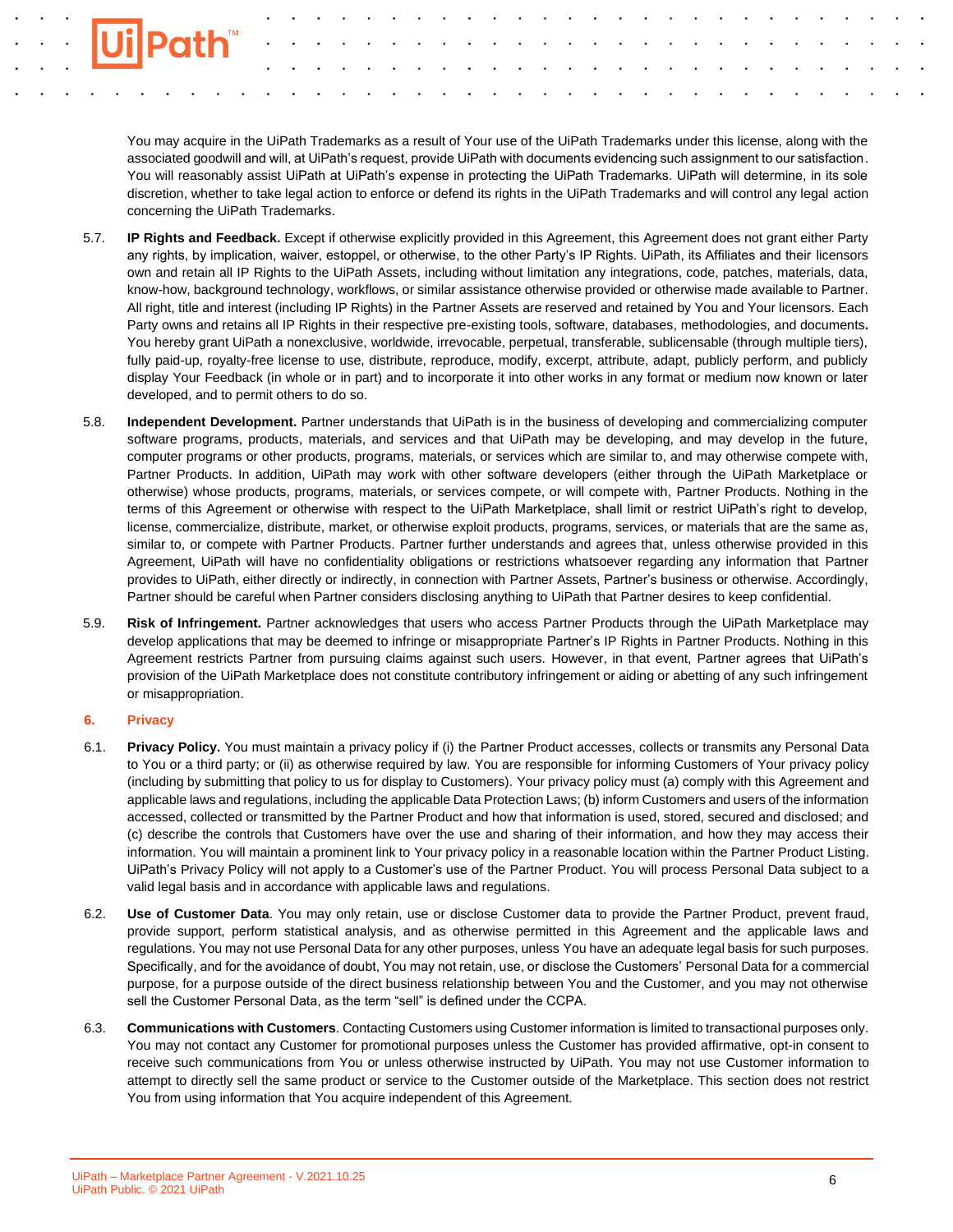

6.4. **Compliance with Data Protection Laws**. Each Party will comply with the applicable Data Protection Law. With respect to the Personal Data collected from Customers, You and UiPath agree that both You and UiPath are independent data controllers (and not joint controllers, as defined in the applicable Data Protection Laws) of the Personal Data that each independently processes. For the purposes of the CCPA, and the Personal Data UiPath may provide or make available concerning Customers, UiPath shall be the "business" and You shall be a non-third party, as those phrases are respectively defined under the CCPA. Each Party may collect, store and use information related to the other's personnel (including sensitive data, as defined by the applicable Data Protection Laws) as necessary for the performance of this Agreement and by complying with the applicable Data Protection Laws. Each Party will inform its own personnel for the processing of their Personal Data in accordance with the applicable Data Protection Laws. UiPath processes Personal Data as described in its Privacy Policy available on its website. If any of the Parties would at any time act as a data processor on behalf of the other Party during the performance of this Agreement, the Parties shall enter into a data processing agreement in accordance with the applicable Data Protection Laws. UiPath confirms it recognizes the restrictions set forth above in this Section 6, and will confirm with the same.

### **7. Partner Representations and Warranties**

- 7.1. **Partner Warranties.** You represent and warrant on behalf of Yourself and anyone acting on Your behalf, including your Authorized Users and Affiliates, that throughout the term of this Agreement: (i) You have all necessary rights, power, and authority to: (a) enter into, and be legally bound by, this Agreement, without violation of any other agreements or policies, or the applicable law; (b) to authorize UiPath to access and use Your data and information and to perform the functions described in this Agreement, all without violation of any other agreements or policies, or the applicable law; (ii) You, the Partner Product and Partner Assets, together with all other materials accessible from or that provide access to Partner Products and Partner Assets comply with and will continue to comply with all requirements of this Agreement and the applicable laws and regulations. By submitting a Partner Product to UiPath, You represent and warrant that such Partner Product satisfies and complies with the terms of this Agreement, the Policies and all applicable laws; (iii) If applicable, the Partner Products are developed in accordance with the UiPath Developer Agreement available in the Trust Portal; (iv) listing, distribution, and monetization of Partner Products in the Marketplace does not and will not violate any agreements to which You are a party or of which You are otherwise aware; (v) You have obtained any and all consents, approvals and licenses (including written consents of third parties where applicable) required for You to make Your Partner Assets available in the Marketplace, and to grant access to or license to any Partner Product You post on the Marketplace, and for the Partner Product to access any Internet-based or UiPath-provided services, if any, to which the Partner Product enables access; (vi) You did not use any OSS in the development of any Partner Assets and Your Partner Assets do not and will not contain, any OSS which would cause any UiPath Assets to be subject to any licensing terms for such OSS; and You represent and warrant that the use of such OSS will not in any way diminish Your obligations under this Agreement, including with respect to any warranties, indemnities or any other provisions dealing with licensing or assignment of IP Rights; (vii) Partner Assets do not and will not contain software viruses, malicious code, harmful materials, or any other computer code, files, or programs designed to interrupt, destroy or limit the functionality of any computer software or hardware or telecommunications equipment, or to delete, damage or transfer any UiPath Data or Customer data; (viii) UiPath's exercise of the rights You grant under this Agreement will not obligate UiPath and/or its Affiliates to pay any third party any amounts; (ix) In relation to the transactions hereunder, You confirm that You have not taken nor will take any action, directly or indirectly, in violation of the Export Controls and Sanctions or any applicable anti-corruption or anti-bribery laws; and (x) the information You provide to UiPath under or in connection with this Agreement is true, accurate, current, and complete.
- 7.2. **WARRANTY EXCLUSIONS**. TO THE GREATEST EXTENT PERMITTED BY APPLICABLE LAW, COVERED PARTIES MAKE NO REPRESENTATIONS OR WARRANTIES WHATSOEVER. NO ORAL OR WRITTEN INFORMATION OR ADVICE GIVEN BY COVERED PARTIES SHALL CREATE A WARRANTY. THE UIPATH MARKETPLACE IS PROVIDED FOR USE AT PARTNER'S OWN RISK AND "AS IS," WITH ALL FAULTS AND WITHOUT WARRANTY OF ANY KIND. COVERED PARTIES SPECIFICALLY DO NOT WARRANT THAT UIPATH ASSETS WILL MEET PARTNER'S REQUIREMENTS; WILL OPERATE IN ALL THE COMBINATIONS WHICH MAY BE SELECTED FOR USE BY YOU; THAT THE OPERATION OR OUTPUT OF THE UIPATH ASSETS WILL BE ERROR-FREE, ACCURATE, RELIABLE, COMPLETE OR UNINTERRUPTED; THAT ANY OR ALL ERRORS OR DEFECTS IN THE UIPATH ASSETS WILL BE CORRECTED; OR THAT ANY UIPATH ASSET (INCLUDING, WITHOUT LIMITATION, THE UIPATH MARKETPLACE) IS APPROPRIATE OR AVAILABLE FOR USE IN ANY PARTICULAR JURISDICTION. PARTNER USES THE UIPATH MARKETPLACE AT ITS OWN RISK. UIPATH HAS THE RIGHT, IN ITS SOLE DISCRETION, TO MAKE CHANGES TO, SUSPEND OR DISCONTINUE ANY UIPATH ASSETS (OR ANY PORTION THEREOF) AT ANY TIME. PARTNER FURTHER ACKNOWLEDGES THAT UIPATH SHALL HAVE NO OBLIGATION WHATSOEVER TO RELEASE OR OTHERWISE MAKE GENERALLY AVAILABLE, ANY UIPATH ASSETS.

#### **8. Indemnification and Limitation of Liability**

8.1. **Indemnification.** To the maximum extent permitted by law, Partner will defend Covered Parties from and against any and all third-party claims, actions, suits and/or proceedings (or threat thereof), and will indemnify and hold the Covered Parties harmless from any and all liabilities, losses, damages, judgments, settlements, taxes, costs and expenses (including without limitation,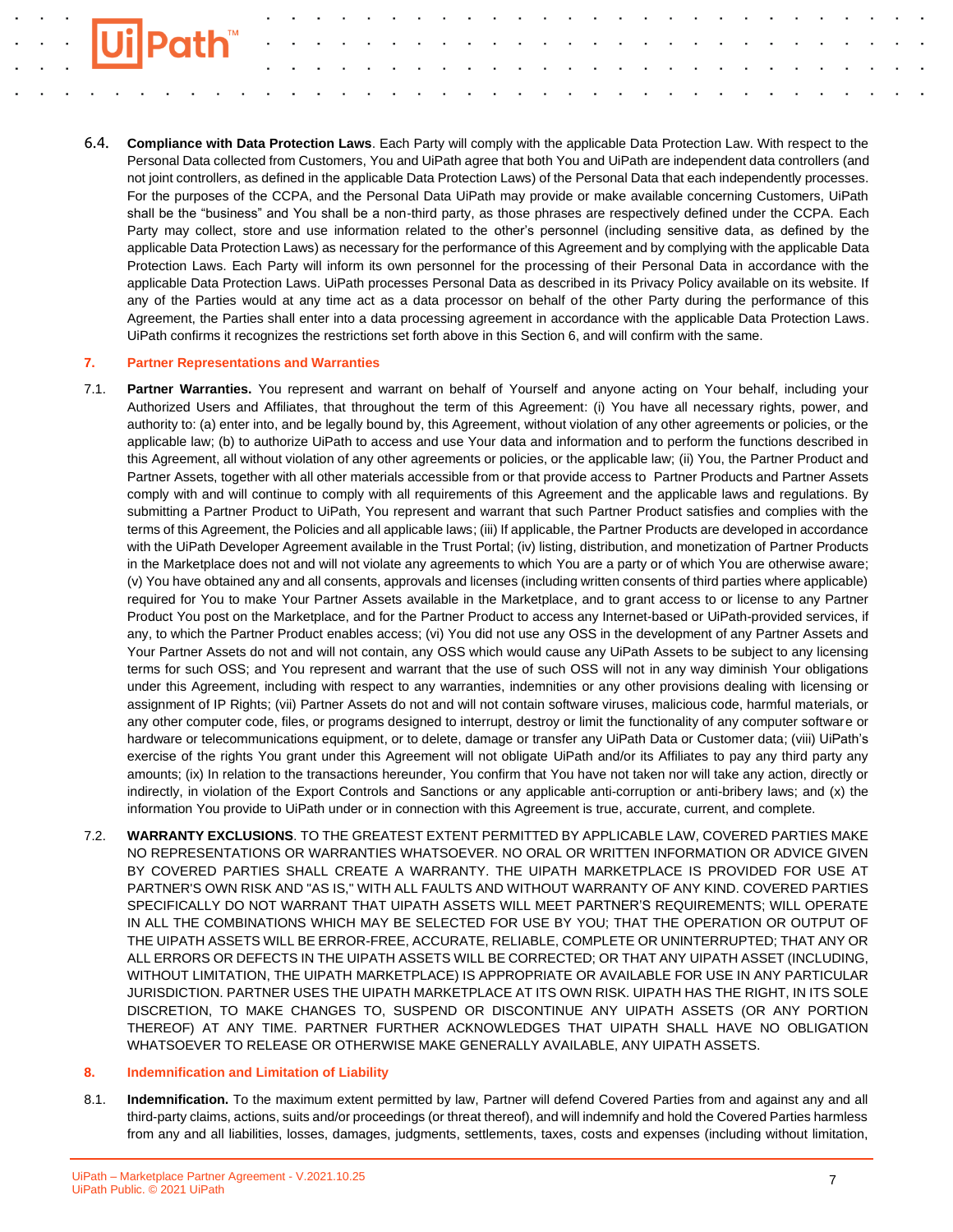

reasonable attorneys' fees, court costs and the costs of seeking indemnification) (individually and collectively, "**Third-Party Claims**"), arising directly out of or accruing from: (a) the listing or distribution of a Partner Product via the UiPath Marketplace, including any claims of violation of applicable law or the violation of the privacy or security rights of any Customers or other third parties, but not including anything to the extent arising out of or accruing solely from the UiPath Marketplace and its design; (b) Partner's use of the UiPath Marketplace or any Customer information or data; (c) any Partner Product infringing any IP Rights of any person or defaming any person or violating a person's rights of publicity or privacy; and (d) Partner's breach of any Partner warranty under this Agreement. UiPath will promptly notify Partner in writing of any Third-Party Claims and give Partner sole control of the defense and any settlement thereof, provided that any settlement with respect to any such Third-Party Claims other than a settlement solely for the payment of money will require the written consent of UiPath, such consent not to be unreasonably withheld. UiPath may join in the defense or settlement of any Third-Party Claim with counsel of its choice, at its own expense.

- 8.2. **DAMAGES EXCLUSION**. EXCEPT TO THE EXTENT PROHIBITED BY APPLICABLE LAWS AND EXCEPT FOR ACTS OF FRAUD OR WILLFUL MISCONDUCT, COVERED PARTIES WILL NOT BE LIABLE TO YOU OR ANY THIRD PARTY FOR ANY SPECIAL, INDIRECT, MORAL, CONSEQUENTIAL, INCIDENTAL, PUNITIVE, OR EXEMPLARY DAMAGES, THE USE OR INABILITY TO USE THE UIPATH ASSETS, COMPUTER MALFUNCTION OR FAILURE, SERVER DOWN TIME, FAILURE OF THE UIPATH ASSETS TO OPERATE WITH OTHER PROGRAMS, LOSS OF PROFITS, REPUTATION, USE, OR REVENUE, LOSS OR CORRUPTION OF DATA, OR INTERRUPTION OF BUSINESS, IRRESPECTIVE OF WHETHER THE COVERED PARTIES HAVE BEEN ADVISED OF THE POSSIBILITY OF SUCH DAMAGE. UNDER NO CIRCUMSTANCES MAY THE COVERED PARTIES BE LIABLE FOR ANY CLAIMS THAT MAY BE ASSERTED, GRANTED OR IMPOSED AGAINST, ARISING FROM, OR IN CONNECTION WITH, THIRD-PARTY SERVICES, OR DATA IMPORTED INTO OR USED IN CONJUNCTION WITH THE UIPATH ASSETS.
- 8.3. **LIABILITY CAP.** EXCEPT TO THE EXTENT PROHIBITED BY APPLICABLE LAWS AND EXCEPT FOR ACTS OF FRAUD OR WILLFUL MISCONDUCT, THE MAXIMUM AGGREGATE LIABILITY OF THE COVERED PARTIES FOR ALL CLAIMS (INDIVIDUALLY AND TOGETHER) UNDER OR RELATING TO THIS AGREEMENT WILL NOT EXCEED THE HIGHER OF (I) THE MARKETPLACE FEES PAID BY THE PARTNER UNDER THIS AGREEMENT DURING THE 12 (TWELVE) MONTHS PRECEEDING THE FIRST INCIDENT OUT OF WHICH THE LIABILITY AROSE OR (II) THE AMOUNT AWARDED IN A FINAL DECISION BY THE COMPETENT COURT OF LAW (INCLUDING REASONABLE ATTORNEYS' FEES). THIS LIMITATION APPLIES WHETHER THE CLAIM ARISES FROM CONTRACT, NON-CONFORMITY OR TORT AND REGARDLESS OF THE THEORY OF LIABILITY AND IRRESPECTIVE OF WHETHER THE COVERED PARTIES HAVE BEEN ADVISED OF THE POSSIBILITY OF SUCH DAMAGE MIGHT INCUR, BUT WILL NOT LIMIT PAYMENT OBLIGATIONS UNDER THIS AGREEMENT.
- 8.4. **Basis of Bargain; Failure of Essential Purpose.** UiPath entered into this Agreement by relying on the limitations of liability, disclaimers of warranty and other provisions relating to allocation of risk herein, and You agree that such provisions are an essential basis of the bargain between the Parties. You agree that the waivers and limitations specified in this section apply only to the extent permitted under the applicable law, regardless of the form of action, whether in contract, tort (including negligence), strict liability or otherwise, irrespective of whether the other Party has been advised of the possibility of such damage might incur, will not limit payment obligations under this Agreement, and will survive and apply even if any limited remedy specified in this Agreement is found to have failed of its essential purpose.
- 8.5. **UiPath Affiliates and Contractors.** You acknowledge and agree that UiPath's Affiliates, contractors and service providers may exercise all rights of UiPath under this Agreement, and that all limitations of liability and disclaimers in this Agreement apply fully to and benefit UiPath's Affiliates.

## **9. Term and Termination**

- 9.1. **Term.** This Agreement is effective as of the Effective Date and will continue for an indefinite period of time, until terminated by either Party as provided herein.
- 9.2. **Termination**. This Agreement may be terminated as follows:
	- 9.2.1. **Termination for Breach**: to the extent permitted by applicable law, either Party may terminate this Agreement immediately on written notice if the other Party is in material breach of the Agreement and fails to cure that breach within 30 days after receipt of written notice of the breach.
	- 9.2.2. **Termination for Convenience**: either Party may terminate this Agreement on 30 days prior notice.
	- 9.2.3. **Additional Termination Events**: either Party may terminate this Agreement immediately upon written notice to the other Party: (i) when due to the applicable law or on account of a regulator's or similar body's decision or ordinance, it becomes unlawful or illegal to it to continue the performance of this Agreement, including without limitation, due to a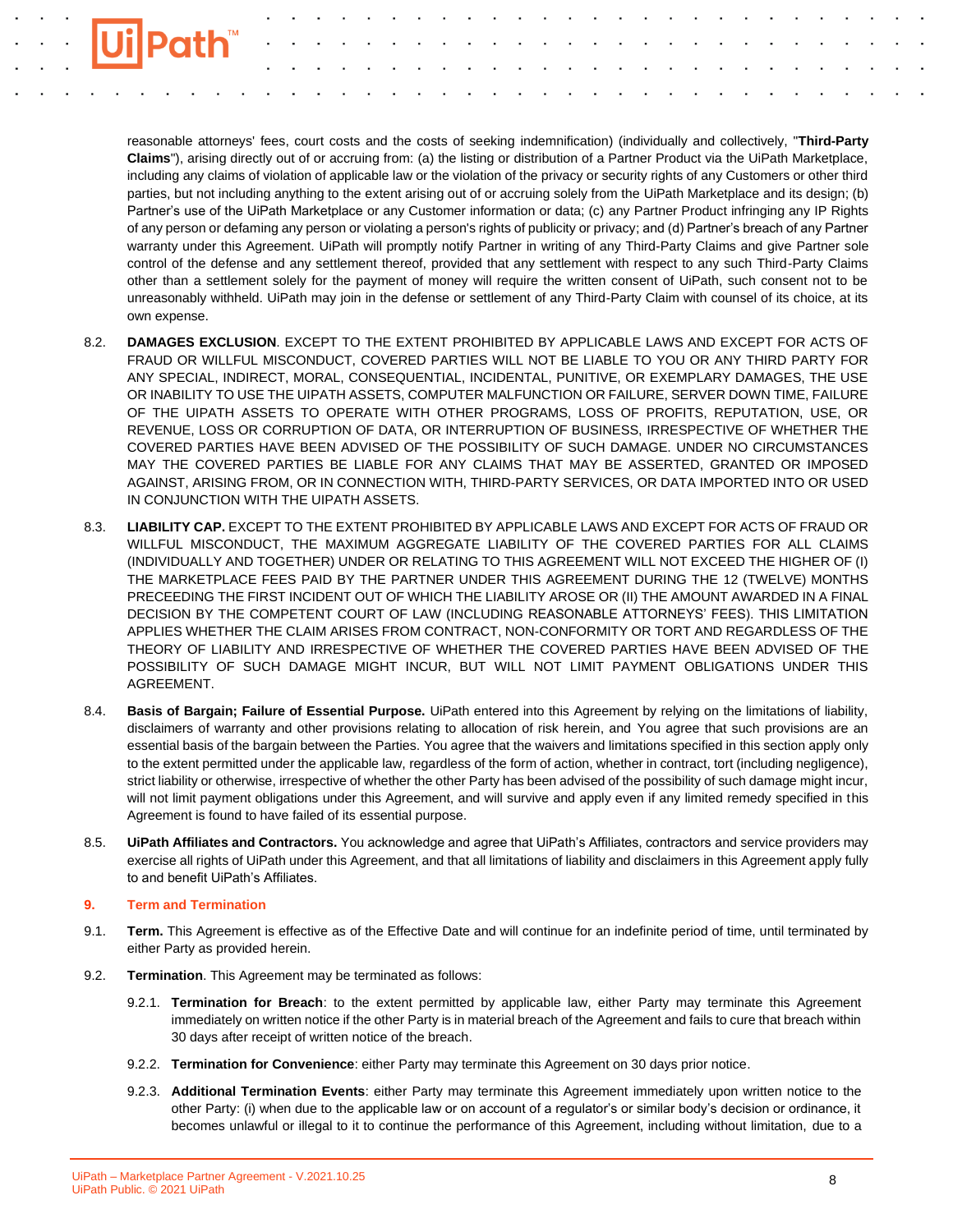breach by either Party of any anti-corruption and anti-bribery laws or Export Controls and Sanctions; (ii) if such other Party commences or has commenced against them bankruptcy or dissolution proceedings, has a receiver appointed for a substantial part of its assets, or ceases to operate in the ordinary course of business; (iii) if currency repatriation provisions or other currency restrictions are imposed by any government body which prevent or restrict the ability of either Party to make any payments to the other Party as required hereunder; or (iv) UiPath no longer provides the Marketplace.

- 9.3. **Termination of Partner Product**. In certain cases where UiPath suspends or removes the Partner Product from the Marketplace pursuant to its rights under the Agreement, UiPath may elect (in its sole discretion) to terminate the Agreement solely with respect to such Partner Product. You agree that UiPath will have no responsibility or liability for Customers' unauthorized use of the Partner Product after the termination date.
- 9.4. **Effect of Termination**. Upon termination of this Agreement: (i) UiPath will remove all of the Partner Products from the Marketplace and terminate each of the Partner Product(s), subject to any applicable Wind-Down Period (as described below); (ii) Marketplace users will no longer be able to purchase or renew Products through the Marketplace after the date of termination; (iii) Partner must cease Partner's use of any Partner Account credentials, except as needed to fulfil Vendor's obligations during the Wind-Down Period.
- 9.5. **Wind-Down Period**. Except in cases where termination is legally required or is otherwise necessitated by compelling circumstances, such as fraud or a claim of intellectual property infringement that is not cured, if a Partner Product is removed by UiPath, or if You remove a Partner Product from the Marketplace in accordance with this Agreement, existing Customers will be able to continue using the Partner Product until the expiration of the term of the applicable Partner Product Terms ("**Wind-Down Period**"), and You must continue to provide any services that are part of the Partner Product to each existing Customer during the Wind-Down Period.

### **10. Governing Law and Dispute Resolution**

- 10.1. **Governing Law.** This Agreement is governed by the laws indicated below, depending on Your headquarters, without regard to conflicts of law provisions. The United Nations Convention on Contracts for the International Sale of Goods (CISG) and the Uniform Computer Information Transactions Act (UCITA) do not apply to this Agreement.
- 10.2. **Amicable settlement.** Parties agree, as a prior condition for any claim, Parties agree, as a prior condition for any claim, to notify the other Party in accordance with this Agreement and to request the amicable settlement of any dispute arising out of or relating to this Agreement within 90 days from the applicable notice. To the maximum extent permitted by applicable law, the Party not complying with this section, will cover, as applicable, the litigation of arbitration costs of the other party, irrespective of the outcome.
- 10.3. **Mediation.** Subject to amicable settlement, if You are based in the European Union or the United Kingdom, You may apply to resolve a dispute with UiPath arising in relation to the provision of our online intermediation services through mediation. You may reach out to us in accordance with the Notices section of this Agreement for more details and instructions on how to request mediation.
- 10.4. **Arbitration in North America**. Subject to amicable settlement, any disputes with You in North America shall be exclusively and finally settled by arbitration in English, in accordance with the Commercial Arbitration Rules of the American Arbitration Association. The award will be in accordance with the Governing Law and state the reasons upon which it is based. However, either Party may seek injunctive relief from a court of competent jurisdiction to prevent irreparable harm or to enjoin any intellectual property rights misuse.
- 10.5. **Venue.** Parties hereby accept the exclusive jurisdiction of the competent courts of the Venue indicated below and irrevocably waive any objection and defence (including, any defence of an inconvenient forum) which either may have to the bringing or maintenance of any such claim. **THE PARTIES KNOWINGLY, VOLUNTARILY AND INTENTIONALLY WAIVE ANY RIGHT THEY MAY HAVE TO TRIAL BY JURY IN ANY CLAIM UNDER OR IN CONNECTION WITH THESE TERMS.**

| <b>Partner</b>                                                   | <b>UiPath Entity</b>                                                                                                                           | <b>Governing Law Venue</b> |                                           |
|------------------------------------------------------------------|------------------------------------------------------------------------------------------------------------------------------------------------|----------------------------|-------------------------------------------|
| United States of America,<br>Canada or Mexico (North<br>America) | UiPath Inc., at 90 Park Avenue, 20th floor, 10016<br>New York, New York, United States                                                         | New York law               | New York, State<br>York,<br>of New<br>USA |
| Rest of the world                                                | UiPath SRL, at 4 Vasile Alecsandri Str. and 11<br>Daniel Constantin Str., Building A, floors 5 and 6,<br>District 1, 010639 Bucharest, Romania | Romanian law               | Bucharest.<br>Romania                     |

10.6. **Statute of Limitation**. To the extent not prohibited by the applicable law, any claims in court or arbitration must be filed within 1 (one) year from the date when a right to file was born or after the accrual of the cause of action. Claims filed after the foregoing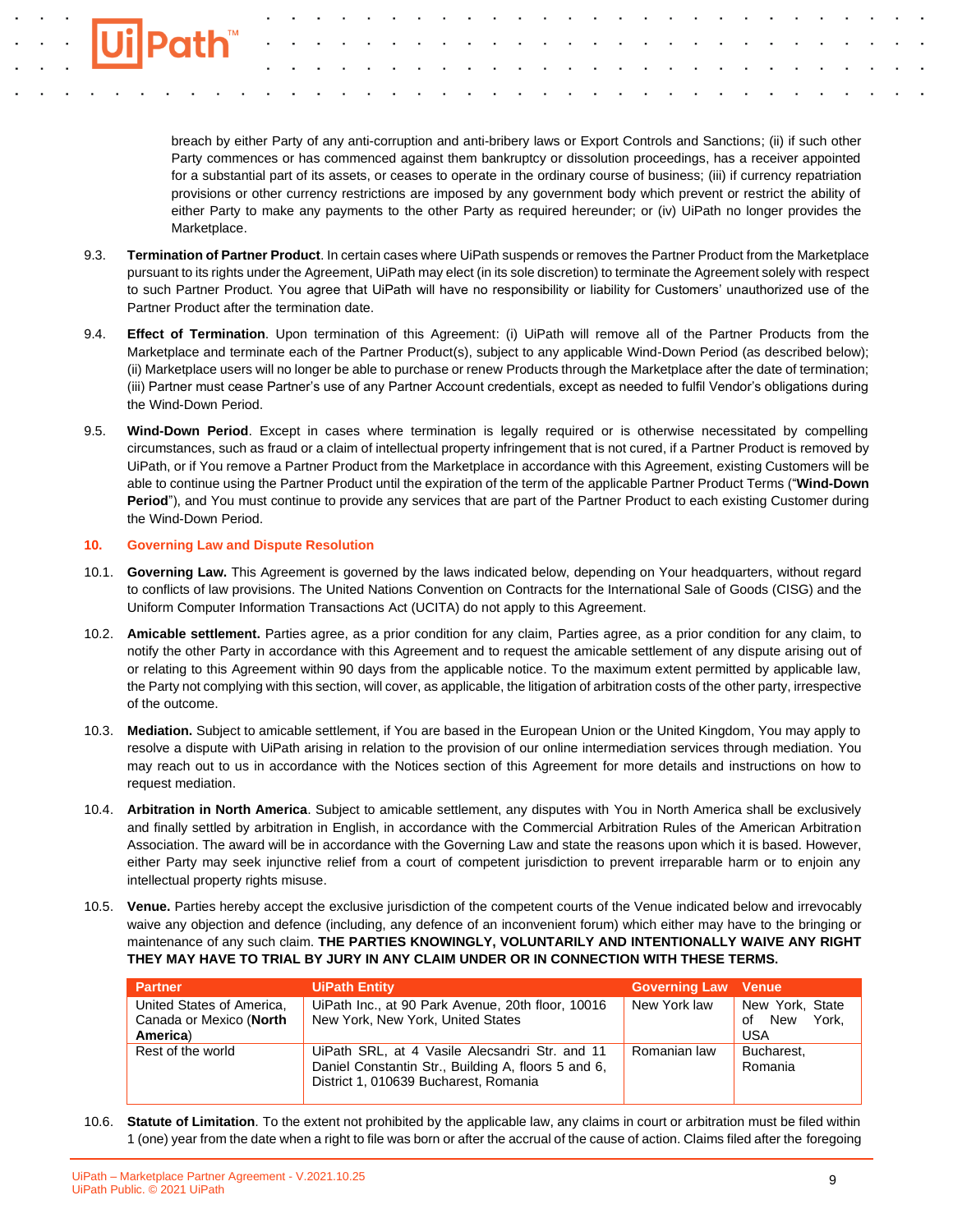term will be precluded by this provision and deemed time barred. Notwithstanding the foregoing, proceedings related to export controls or violation of UiPath's or its Affiliates' IP Rights may be brought at any time within the applicable statute of limitation provided under the law.

### **11. General**

- 11.1. **Entire Agreement and Amendments.** This Agreement constitutes the entire agreement between the Parties with respect to the subject matter of this Agreement and takes prevalence over any prior written or oral agreement between them with respect to such subject matter. UiPath reserves the right to update this Agreement at any time with reasonable notice to, by posting a revised version of such terms on the UiPath Marketplace or by other reasonable means selected by UiPath. By continuing to use Your Partner Account or list the Partner Products after the changes become effective You agree to the new terms. If you do not agree with the new terms, you must remove the Partner Products from the Marketplace, close Your Partner Account and stop using the UiPath Marketplace. Except as provided in this section, all changes or amendments to this Agreement require the Parties' written agreement.
- 11.2. **NON-STANDARD CLAUSES.** YOU EXPRESSLY ACKNOWLEDGE AND AGREE THAT YOU HAVE READ, UNDERSTOOD, AND ACCEPTED THE PROVISIONS OF THE FOLLOWING CLAUSES IN THIS AGREEMENT: PARTNER REPRESENTATIONS AND WARRANTIES; INDEMNIFICATION AND LIMITATION OF LIABILITY; TERM AND TERMINATION; GOVERNING LAW AND DISPUTE RESOLUTION.
- 11.3. **Confidentiality**. Information exchanged by the Parties under this Agreement shall be deemed confidential if disclosed in any form or manner, marked or reasonably considered confidential, including but not limited to information relating to their research, activities, products, software, services, data, techniques, strategies, personnel information, processes, etc. ("**CI**"). CI excludes any information that (i) is or becomes public, through no fault of the recipient; (ii) was rightfully acquired by or already known to the recipient, without an existing confidentiality obligation; or (iii) is independently developed by the recipient without the use of discloser's CI. For instance, technical and support data related to the UiPath Assets are considered UiPath's CI. The receiving Party will treat the CI with no less than reasonable care and will not use or disclose CI to anyone, except to its authorized users, advisors or consultants, who need to know the CI for the purposes of this Agreement and are bound by confidentiality obligations at least as restrictive as in this section. The receiving Party may disclose CI: (i) under a written and signed permission document from the disclosing Party; (ii) as necessary to comply with applicable law or valid order of a court of law or other governmental body, provided that, unless prevented by law, the recipient shall notify the disclosing Party of this and providing reasonable assistance to prevent or limit the disclosure; or (iii) in the case of UiPath, to its existing or potential investors and public or private authorities or institutions having competence over UiPath. The confidentiality obligations of this Agreement replace any prior confidentiality provisions agreed between the Parties with respect to the subject matter hereof.
- 11.4. **Export Controls and Sanctions.** Parties acknowledge that either Party's Products may be subject to export control regulations and sanctions including U.S. trade and economic sanctions, U.S. export controls, European Commission regulations, United Nations Security Council resolutions, and other similar national or international regulations ("**Export Controls and Sanctions**"). Each Party represents and undertakes that it and its Affiliates (i) are not named on any sanctions or export-related restricted party list, including, but not limited to, the Specially Designated Nationals and Blocked Persons List, the Foreign Sanctions Evaders List, or the Sectoral Sanctions Identification List, maintained by the Office of Foreign Assets Control of the U.S. Department of the Treasury, or the Entity List, Denied Persons List, or Unverified List, maintained by the U.S. Department of Commerce, Bureau of Industry and Security (collectively, the "**Prohibited Party Lists**"), (ii) are not 50 percent or more owned or controlled by, or acting on behalf of, one of more parties identified on a Prohibited Party List, (iii) are not located, organized, or resident in any of the countries and territories subject to U.S. trade embargoes (currently, Crimea, Cuba, Iran, North Korea, and Syria) (collectively, the "Embargoed Countries") will not knowingly export, reexport or transfer the Products (or any result therefrom) directly or indirectly, to any country or a foreign national of a country in violation of any applicable Export Controls and Sanctions and (iv) will not engage in activities that would cause the other Party or its Affiliates to be in violation of Export Controls and Sanctions. You represent and warrant that all Partner Products are authorized for distribution in all jurisdictions other than the Embargoed Countries under applicable Export Controls and Sanctions and that You have obtained any required authorizations from countries that mandate import authorizations for the Partner Products. You acknowledge that UiPath is relying upon Your representations in this section and UiPath may cease distribution of the Partner Products via the Marketplace if UiPath reasonably believes that such distribution is not authorized under applicable Export Controls and Sanctions.
- 11.5. **Force Majeure.** Neither Party is liable for failure to perform its obligations under this Agreement to the extent delayed, prevented, restricted or interfered with as a result of any causes beyond its reasonable control, including acts of God, terrorism, labour action, fire, flood, earthquake, failure of third-party providers, denial of service attacks, malicious conduct, utility failures, power outages, governmental acts, orders, or restrictions, or war (including but not limited to acts of cyber-attacks publicly or privately attributed to a state or quasi-state actor).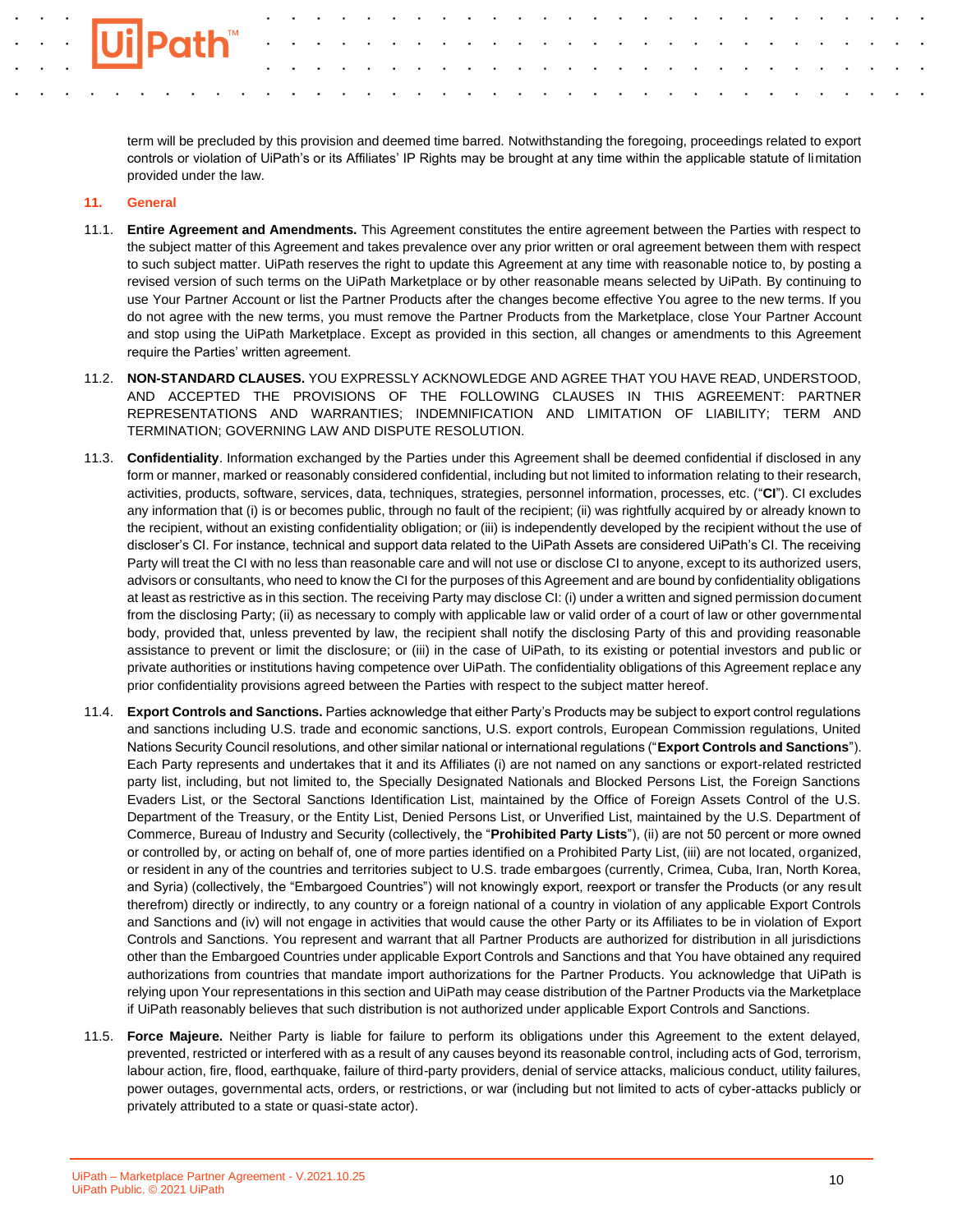- 11.6. **No Partnership.** Nothing in this Agreement is intended to constitute a fiduciary relationship, agency, joint venture, partnership, or trust between the Parties and neither Party has authority to bind the other Party. Each Party shall bear all of its own costs and expenses incurred in performing its obligations under this Agreement.
- 11.7. **Third Party Access.** Parties may allow their Affiliates to access the other Party's Assets solely for the purpose of this Agreement, by causing them to comply with the terms of this Agreement and by being liable for their actions.
- 11.8. **No Third-Party Beneficiaries.** Unless otherwise expressly provided, no provisions of this Agreement are intended or shall be construed to confer upon, or give to, any third party, any rights, remedies or other benefits under or by reason of this Agreement. For clarity, rights established for the benefit of UiPath in this Agreement, will also be conferred upon UiPath's Affiliates.
- 11.9. **No Reliance.** UiPath Assets may concern planned or future development efforts and they are not intended to be a promise or guarantee of future delivery of products, services or features but merely reflect current plans, which may change. Accordingly, Partner will not rely on UiPath Assets for development, sales, marketing, distribution or any other purposes.
- 11.10. **Assignment.** You may not assign or transfer Your rights or obligations under this Agreement. UiPath may freely assign, transfer and delegate its rights and obligations under this Agreement to any of its Affiliates or as a consequence of a change of control.
- 11.11. **Change of Control.** Partner must notify UiPath within thirty (30) days prior to it or its Affiliate (i) being acquired by, selling substantially all of its assets to, merging with, or changing its Control in favor of, a direct competitor of UiPath, or (ii) changing its main object of activity into a business competing with UiPath or UiPath Products. UiPath may terminate this Agreement by written notice within maximum 30 (thirty) days as of the date of the change of control notice.
- 11.12. **Notices.** Unless otherwise provided herein, notices under this Agreement must be sent by e-mail, with a suggestive subject, to the addresses listed below (or addresses notified in writing by the Parties) and will be effective on the next business day after being sent.

| <b>Matter</b>            | <b>To UiPath</b>                        | <b>To Customer</b>                         |
|--------------------------|-----------------------------------------|--------------------------------------------|
| Privacy                  | privacy@uipath.com                      | To the address(es) provided when accepting |
| Complaints regarding the | https://marketplace.uipath.com/contact- | this Agreement                             |
| UiPath Marketplace       | us                                      |                                            |
| All other                | contractnotice@uipath.com               |                                            |

- 11.13. **Waiver and Reservation of Rights.** Any waiver hereof will be effective only if made in writing and signed by all Parties. Failure to exercise, or delay in exercising, any right, power or remedy under this Agreement will not operate as a waiver, and any single or partial exercise of any right or remedy will not prevent any further exercise of the same or other right or remedy. A waiver of a breach of this Agreement will not be deemed to be a waiver of a subsequent breach. Parties reserve all rights not expressly granted under this Agreement. Rights and remedies prescribed in this Agreement are cumulative and not exclusive of any others provided by law. Any waiver of any breach of this Agreement shall not be deemed to be a waiver of any subsequent breach. UiPath reserves all rights not expressly granted under this Agreement.
- 11.14. **Interpretation.** If any provision of this Agreement is held invalid by a court with jurisdiction over the parties to this Agreement, such provision will be deemed to be restated to reflect as nearly as possible the original intentions of the parties in accordance with applicable law, and the remainder of this Agreement will remain in full force and effect. UiPath's failure to enforce any provision of this Agreement will not constitute a waiver of UiPath's rights to subsequently enforce the provision. In this Agreement, headings are for convenience only and terms such as "including" are to be construed without limitation.
- 11.15. **Applicable Language.** This Agreement are made in the English language only, which language will be controlling in all respects, and all versions hereof in any other language will not be binding on the Parties hereto. All communications and notices to be made or given pursuant to this Agreement and any dispute resolution (including, but not limited to, any court proceeding, legal notices, motions, discovery, etc.) will be in the English language only.
- 11.16. **Counterparts**. This Agreement may be executed in two or more counterparts or electronically, and each of the counterparts or electronic copies will be deemed an original and together will constitute one and the same instrument.
- *11.17.* **Survival.** The following sections will survive any termination or expiration of this Agreement, in addition to any other provisions that, by their content, are intended to survive the performance, non-renewal or termination of the Agreement (whether or not expressly stated): Pricing and Payments; IP Rights; Partner Representations and Warranties; Indemnification and Limitation of Liability; Term and Termination; Governing Law and Dispute Resolution; General.